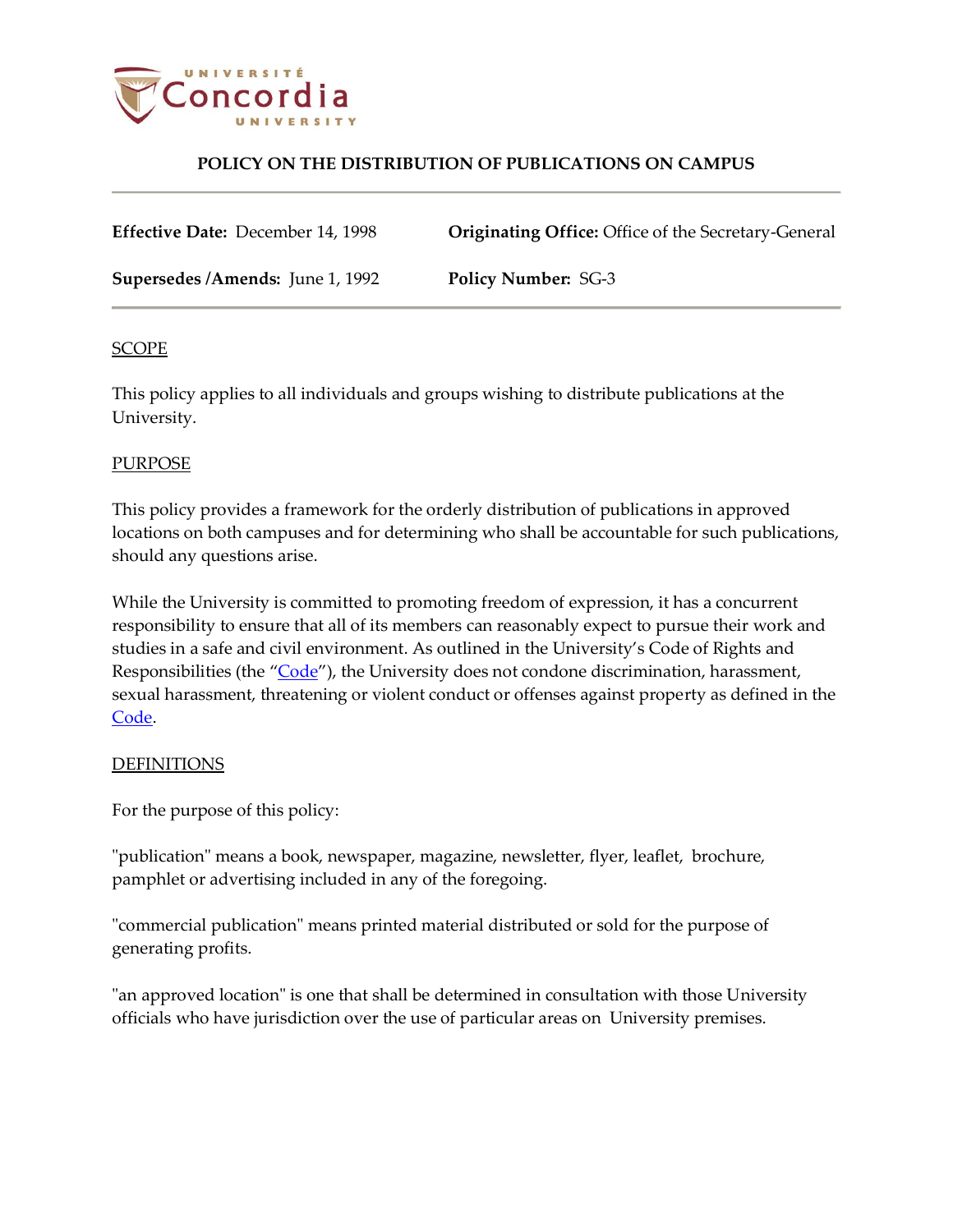

# **POLICY ON THE DISTRIBUTION OF PUBLICATIONS ON CAMPUS**

#### Page **2** of **3**

#### POLICY

#### Classification of Publications

- 1. Publications shall be classified in one of the following five categories:
	- Category 1: publications issued by the administrative and academic units of the University;
	- Category 2: non-commercial publications issued or distributed by or for other groups or units within the University community such as a student association recognized by the University, a union or staff association or one of the alumni associations;
	- Category 3: publications issued by other universities, by the federal, provincial or municipal governments or their respective agencies;
	- Category 4: commercial publications which are to be sold or distributed free of charge;
	- Category 5: all other publications including non-commercial publications issued by individuals or groups.

#### Authorization for Distribution

- 2. In order to ensure the orderly distribution of publications at the University, the following rules shall apply.
- 3. No authorization shall be required for the distribution of Category 1, 2 or 3 publications. In all cases, however, permission is required to use an approved location as defined above.
- 4. The sale or distribution of Category 4 publications shall require the prior authorization of the Director of Internal Relations and Communications and can only occur in appropriate distribution depots which are properly identified with the name of the publication. The location of such distribution depots shall be determined by the Director of Internal Relations and Communications in consultation with the Director of